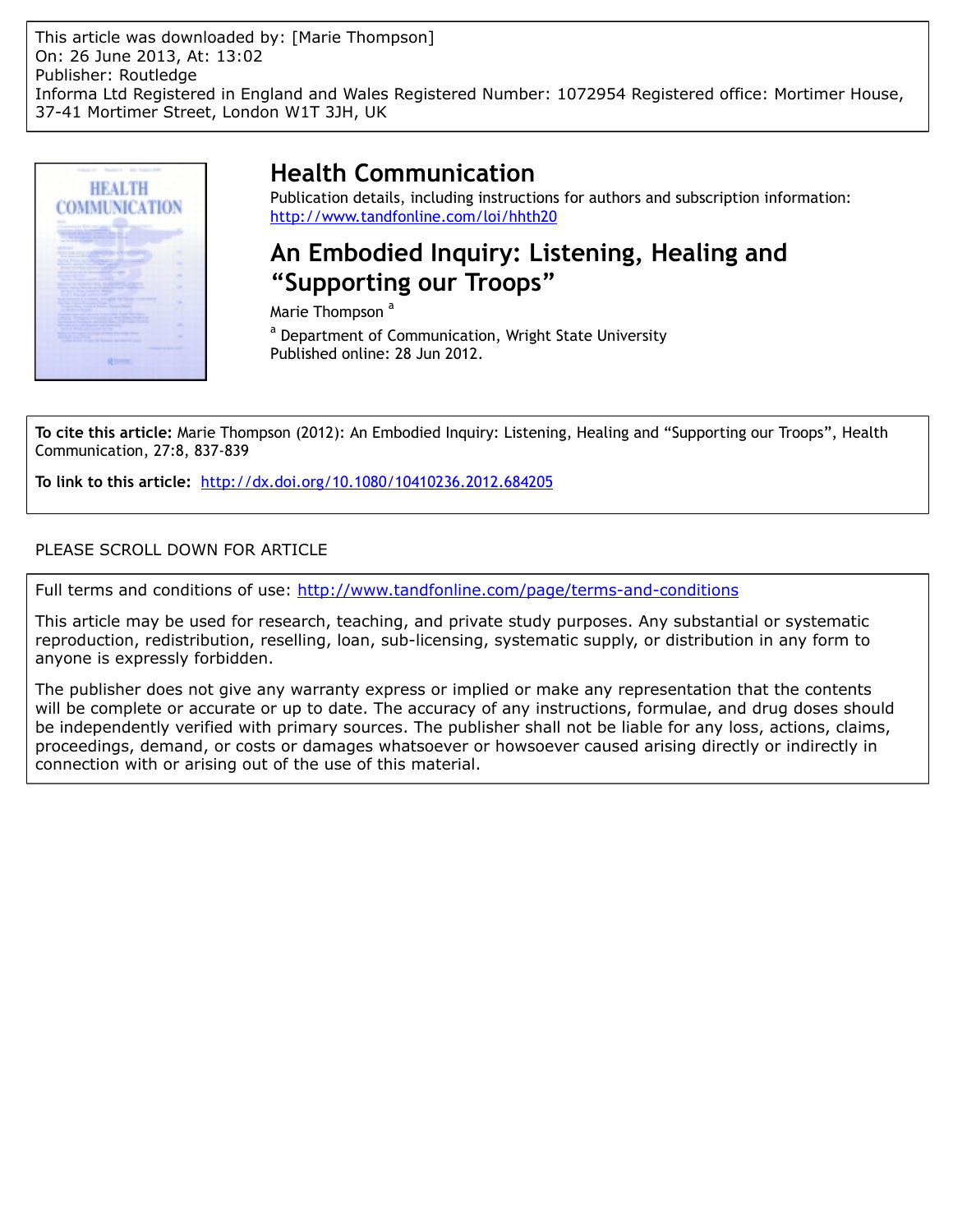

### DEFINING MOMENTS

## An Embodied Inquiry: Listening, Healing and "Supporting our Troops"

Marie Thompson

*Department of Communication Wright State University*

Countless vulnerable moments compose a life—defining moments. The birth of my firstborn was one such moment. Nearly 30 years ago this "moment" launched me into unanticipated realms of growing with and through a new being. It was on this terrain that I began wandering, reconnoitering the borders of what it might mean to listen. I needed to understand how it was that listening might both heal and craft a life and a family. In all this time I have been both confounded and changed, over and again. I have come to understand listening as a vulnerable act, one that requires an uncompromising attention—a reflexive, visceral presence. Such presence, I have found, alters a being.

Downloaded by [Marie Thompson] at 13:02 26 June 2013

In 2003, as our country plunged into Iraq, trepidation filled my body; foreboding reverberated through my bones. This infant son turned warrior adult compelled me to draw deep from the well of courage, to dive even deeper into pools of vulnerability, to come to the edge of angst, listen with fear, and to be present through it all. Admittedly such terrains were (more) often met with reluctance. Anticipatory angst triggered my synapses; I got edgy. Yellow ribbon car magnets, a cacophony of flag-bearing/-waving citizenry, and the rhetoric of "supporting our troops" inundated our communities and our country at large. From this landscape, countless narratives of war-related trauma would again percolate and burst anew. Stories that sprouted up between my warrior son and me grew among the many in a long history of family and nation. Here a myriad of narratives pulled from similar pools of diligence, courage, fear, and vulnerability. Narratives, I came to understand, do not merely rest as memories; rather,

they take up space, traveling steep heights and cavernous lows through the topography of our collective bodies-beings.

That cacophony of battle cries compelled a journey of contemplation and inquiry. In 2009 I embarked on a project to discover what it might mean for a person and a country to "support our troops." As I prepared for my dissertation defense in 2010, potent truths had emerged. Among them was not only that the art of listening would require a *lifelong* diligence, but that such diligence would indeed shift a *way of being*. Having interviewed nearly 40 Operation Iraqi Freedom (OIF) and Operation Enduring Freedom (OEF) warriors, spouses, parents, and institutional support systems, narratives, I found, traveled through us all. From our bodies those narratives traverse the spheres of our existence, from the intimately personal through the institutionally functional and the myriad of all that exists in the spaces between us. The narratives of our warriors come up from within us all; they emerged as embodied stories traversing the terrain of our mutual bodies. Demanding presence, our warrior's narratives' express/ed the cultural corporeality of a collective body politic. Concomitantly these narratives revealed both a need and potential for healing. Committing to a journey that demanded such visceral presence required that I listen with the angst and listen *through* healing. It was here that I came to understand that the practice, presence, and art of inquiry were the very terrain of vulnerable beings.

Deep listening exposed an unanticipated vulnerability: one that crept up on and moved through my bones in unsuspecting moments. My body, I thought, was separate from this project. And yet, treading into territory unknown, moving toward sensemaking, on this quest I came to know of a merging. The storied bodies of these warriors were traversing space, hunkering down and reemerging in my body-being. Narratives were unsuspectingly morphing from the very

Correspondence should be addressed to Marie Thompson, PhD, Assistant Professor, Department of Communication, Wright State University, 420 Millet Hall, 3640 Colonel Glenn Highway, Dayton, OH 45435-0001. E-mail: Marie.thompson@wright.edu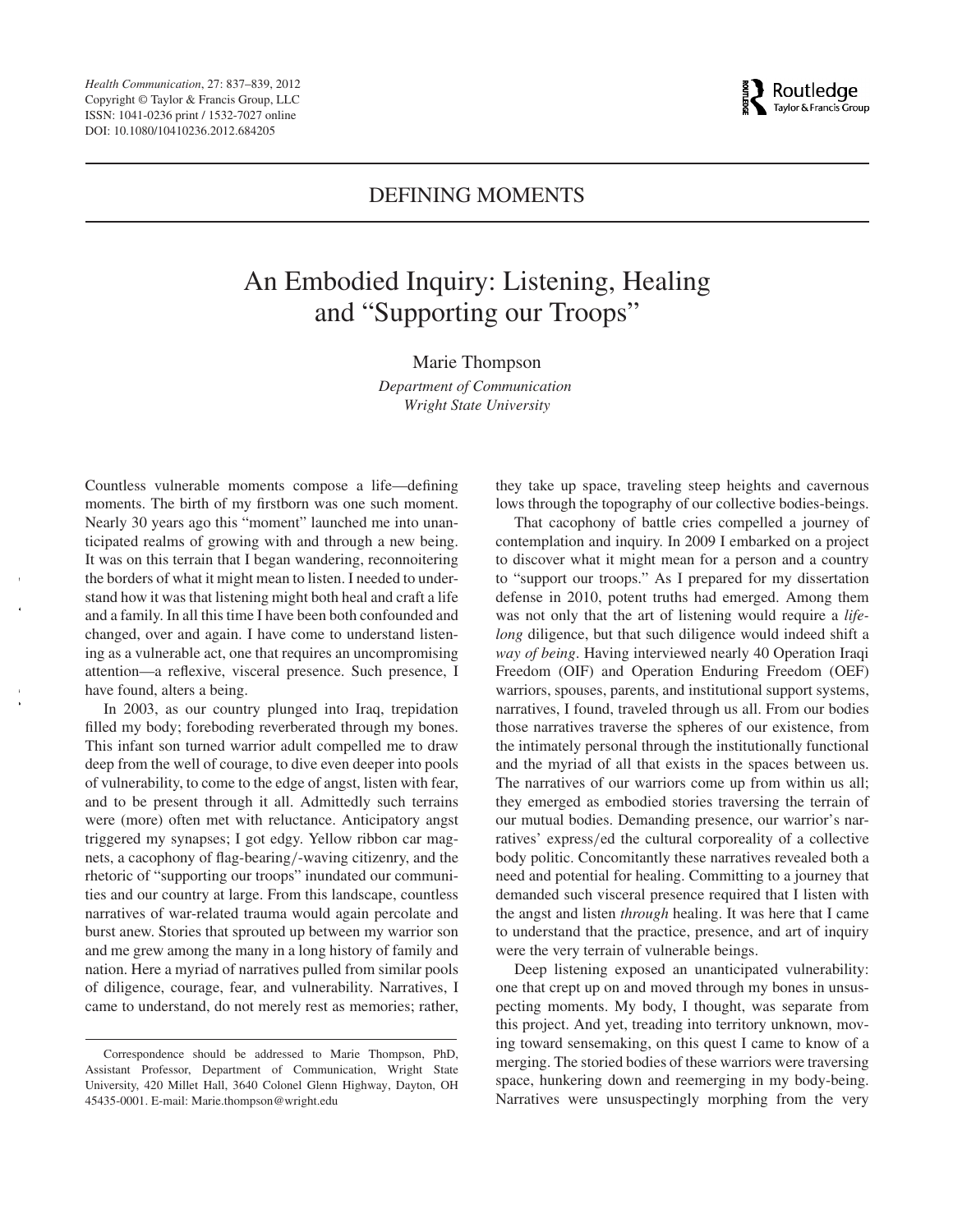Downloaded by [Marie Thompson] at 13:02 26 June 2013

personal to a collective (personal/political) terrain. A concatenation of moments, memories, and stories moved across and through time. Moments, attached to and collected larger stories . . .

*A chin resting on a shoulder, an arm draped across the back; I miss my girls. I miss my son. Those hugs, vessels of laughter, anguish, relief—and oh, the holding. I miss the touch. That was one of the some-things I noticed when Levi returned from his first deployment to Afghanistan. It was harder to touch him. And it scared me. There was an unmistakable presence of absences. He came back seemingly laden with silent stories. I heard them in a tighter smile that began back along his clenched jawline. I saw them through broader shoulders bearing stones; others tangled in the arms that crossed his chest and a heart now taut. Countless narratives soundlessly swirled in and around him. I couldn't find a way in. In my quest, I sat with the stories of other warriors and those homefront warriors.* Over the course of a life, and more specifically over the course of this inquiry/journey, listening emerged as a way of bridging worlds. My world and my body, I found, have been changed in the practice of deep listening. I came to know, as Rawlins (2003) suggested, that "dedicated listening . . . is a form of surrender, a vulnerability and susceptibility to others" (p. 123, drawing on Levinas, 1991). I was confounded by those body-stories of warriors, speaking through vast bodies, taking up space in my own. The more I surrendered; the more moments e/merged . . .

*Summer has a way of making space, rest in our lives. All day and into this warm summer evening I am in a state of contented bliss, frivolously "being" with Ivy. Levi is in Afghanistan, but here, no tensions, demands, or illusions pout between mother-adult-daughter-being. Laughing and hugging, I am reminded how much I have missed our being—bodies, being together in presence, in body-speak. After dinner, we strolled through the shopping center holding hands [my bliss]. I give her momma hugs and kisses with a frequency she tolerates this day*/*night. In our trailing, we stop to rest, entering a vast array of summer-time families. They, too, had come to linger and play in the heat of a July evening. We sat, she and I, resting on the steps, each in our own bodies-being reverie, intent on those moms and dads, babies and toddlers running, screaming, and laughing through intermittent bursts and blasts. Here, rocketing plumes of water rained over vast colors, sizes, and shapes of body-beings. Arm touching, we interrupt the silence, "See that little girl's hair?". . . "ohh beautiful" . . . "she's hilarious" . . . "That little guy with his dad . . . precious . . ." We sat, a mingled presence, a social storying-body, the two*/*all of us.*

*There was no forewarning, no whistling shriek of alarm. Instead synapses began to trigger angst, my vision melded and then shifted. Sound got blurry then stepped forward. A cry rose, "mamma—I don't wannaaaa gooooo," in a conglomeration of body-beings, space, and time. Laughter, shouts, voices, tottering feet—all of us—sound storying a*

*presence. Water pelted the brick terrace. Sound. Screaming joy orchestrating comfort, peace and memories—families at rest*/*play. It was here, in the shifting of sound to story, synapses triggered a terror-laden-stone. Other stories now entered my being in an unfathomable speed of transformation. In another interview, Heath, a retired Army Lt Colonel, described that moment in time that forever changes a life with "the speed of lethality." Here, "a buddy and I are sitting side-by-side . . . Joking" [here were Ivy and I], "I turned and turned back—he was gone." It was a flash-blast, uncomprehending loss in a moment of bliss turned to blurr.* Here it was. In moments of unwitting surrender, their stories moved in; my body-being was absorbing the knowledge of another's cavernous moment. IEDs (improvised explosive devises), RPGs (rocket propelled grenades), or even a bomb-laden being might enter a [this] crowd, detonating a collective self. With "the speed of lethality" this bliss turned to blur, to imagined horror. Here I came to know I was hearing and perceiving the world through the narratives of warriors that now coursed through my very marrow.

I ducked. Panic-filled, we were both startled staring wide-eyed. Then he laughed. In an interview with Hal, a 24 year-old medic recently returned from Iraq, practice flights for the next day's air show pierced the sky, outside our room but into my heart. An interview with "Wise," a young Marine, was followed by hours of utter silence. My bodybeing was still. Steep heights and cavernous lows, mountains of angst and pools of hope reverberated, soundlessly swirled in and through me. Wise was remembering how his brother described his tumultuous first months home from Iraq. I was riveted in that moment he looked me in the eye and simply said, "I don't remember any of it." That night I had dreams, profound dreams that lead to avenues of my own past memories. "Troy," another young marine (from the same unit), and I met on a December afternoon. For over two hours we sat creating time and space for the stories he bore. Gray skies poured through windows and framed our presence. It was hard. I was moved to deep sorrow for all his/our losses. Another sphere co-mingled and re/emerged. Both he and Wise conjured up for me fragments of lost truths. From another era, buried angst spoke; time exploded forward in my body-being. In the weeks just before he was due home from Vietnam, my brother stepped on a landmine. In that moment he moved from a living being to a living narrative piercing time. Those weeks, that moment would forever resonate absence and presence in all the narratives that came to be a family's life. Four a.m., the morning after interviewing with Troy, I woke, startled. I was sitting upright when the text buzzed. Troy simply wrote, "I have more to say."

Each warrior with whom I met reminded me of our mutual vulnerability. They reminded me how it is that war pierces us all. "Tad" is an Army Major who served in the Gulf War and fulfilled two tours in Iraq. He told me, "When you asked me [if I would be willing to interview] I knew this subject [would be] somethin' I [would] end up cryin' about . . . but